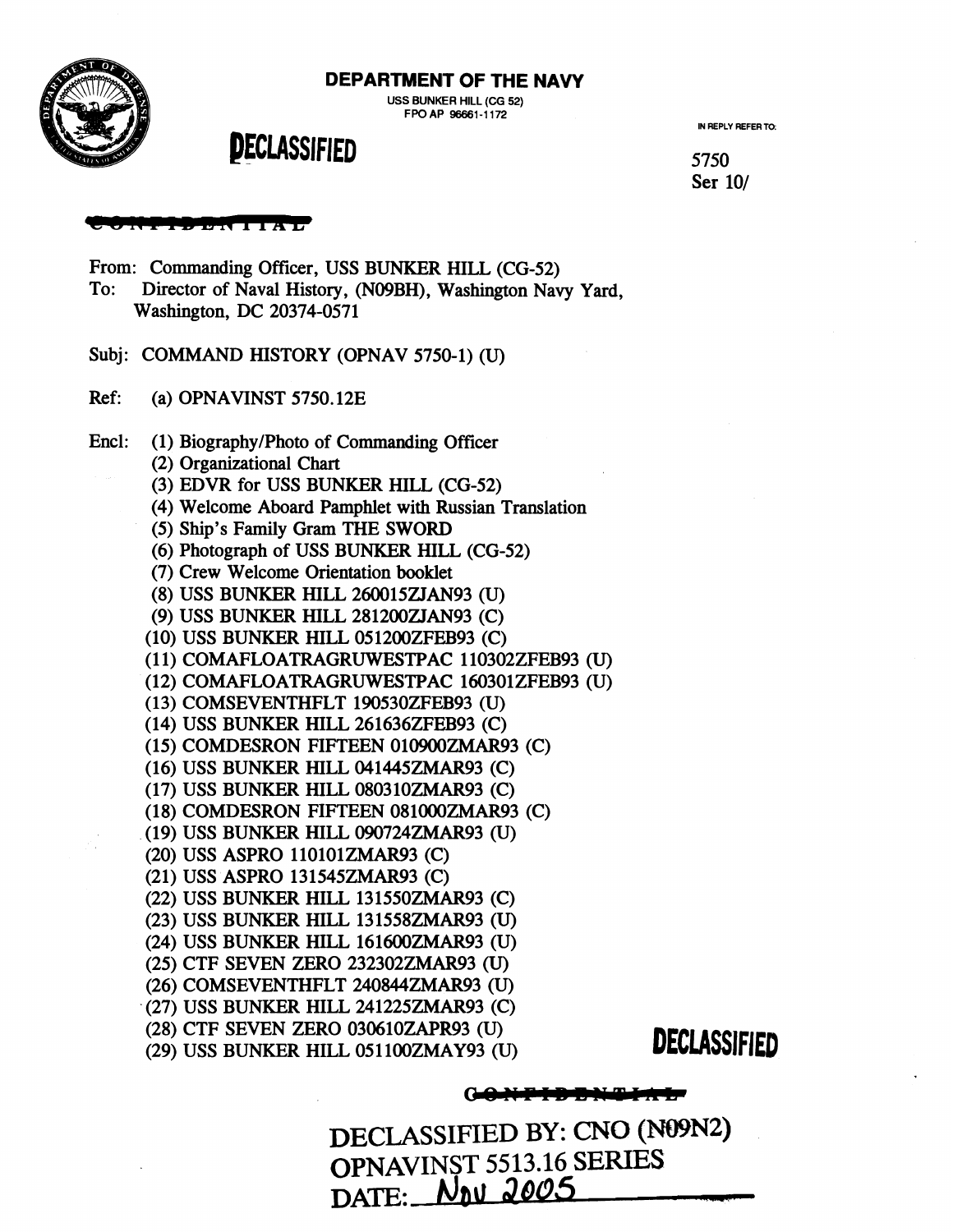# **DECLASSIFIED**

(30) USS BUNKER HILL 05 1205ZAPR93 (C) (31) USS BUNKER HILL 060610ZAPR93 (U) (32) USS BUNKER HILL 061 116ZAPR93 (U) (33) USS BUNKER HILL 061305ZAPR93 (C) (34) USS BUNKER HILL 090600ZAPR93 (C) (35) COMSUBGRU SEVEN 130001ZAPR93 (U) (36) USS BUNKER HILL 130830ZAPR93 (U) (37) CTF SEVEN ZERO 160220ZAPR93 (U) (38) COMFLEACT YOKOSUKA JA 190018ZAPR93 (C) (39) USS BUNKER HILL 190810ZAPR93 (U) (40) COMLOG WESTPAC DET YOKOSUKA JA (C) (4 1) COMDESRON FIFTEEN 270001 ZAPR93 (C) (42) USS BUNKER HILL 170001ZAUG93 (U) (43) USS BUNKER HILL 260300ZAUG93 (C) (44) USS BUNKER HILL VLADIVOSTOK PORT VISIT REPORT (45) USS BUNKER HILL 160300ZSEP93 (C) (46) USS BUNKER HILL 200300ZSEP93 (C) (47) AMEMBASSY MOSCOW 221427ZSEP93 (U) (48) USS BUNKER HILL 250317ZSEP 93 (U) (49) USDAO MOSCOW 251130ZSEP93 (U) (50) USS BUNKER HILL 280630ZSEP93 (U) (5 1) USS BUNKER HILL 280635ZSEP93 (U) (52) USS BUNKER HILL 020300ZOCT93 (C) (53) USCINCPAC HONOLULU HI 041600ZOCT93 (U) (54) CTF EIGHT ZERO ZERO 080605ZOCT93 (C) (55) PACFLT PEB SAN DIEGO CA 210415ZOCT93 (U) (56) CINCPACFLT ltr 3540 Ser NOlPl09496 of 28 OCT 93 (57) Level of Knowledge results of LMA from ATG WESTPAC

- (58) Results of ATG WESTPAC 3M Inspection
- (59) CSRR Action Summary of 04 November 1993 from NAVSEASYSCOMPAC

1. The calendar year 1993 Command History is forwarded in compliance with reference (a). Enclosures (1) through (14) are included as supporting documentation.

2. Inquiries regarding this history should be addressed to the ship's point of contact, LT(jg) , USN, Public Affairs Officer.

 $\boldsymbol{2}$ 

R. W. DURHAM

By direction

Classified by: OPNAVINST S5513.5A Declassify on: OADR

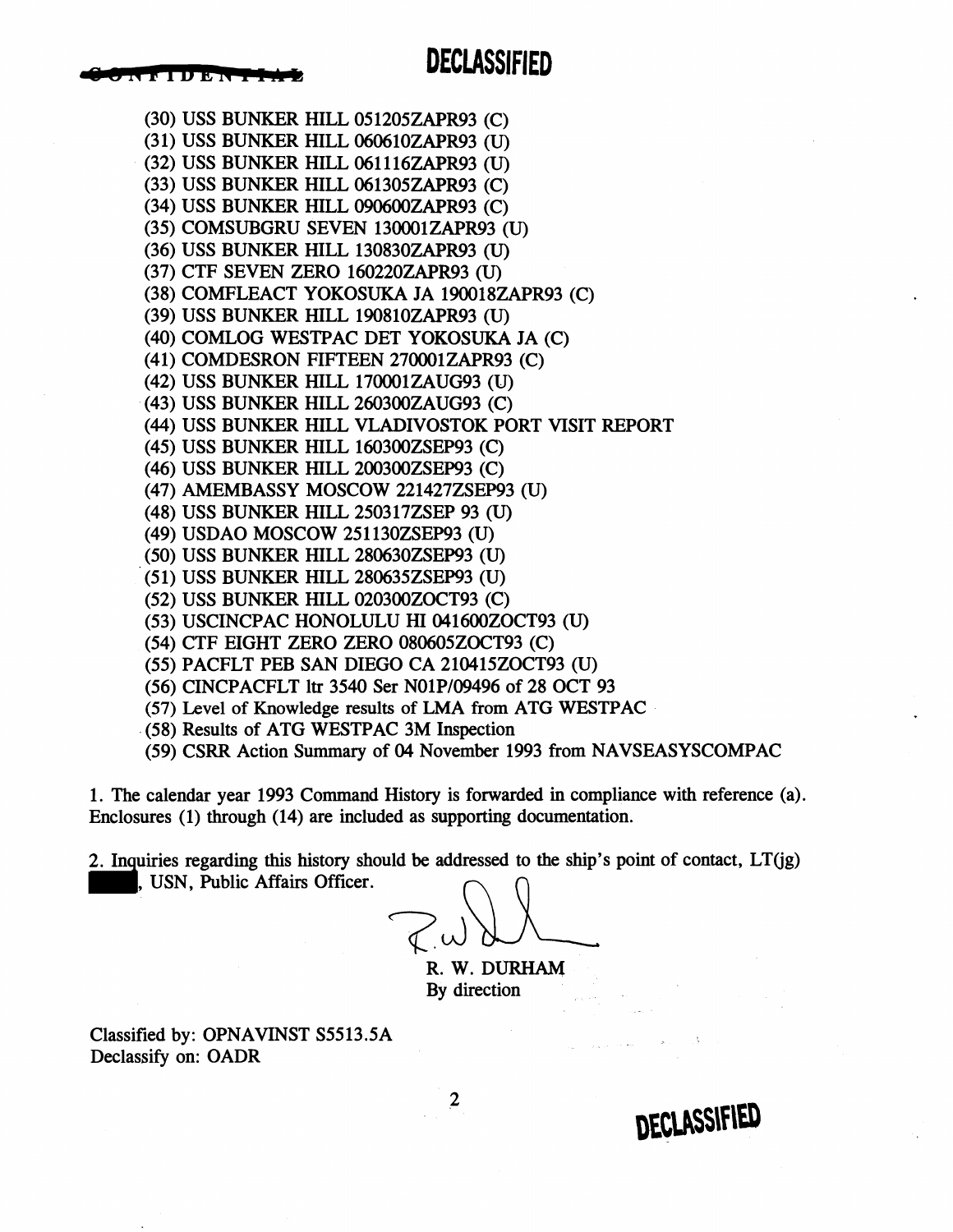# **Part One Command Composition and Organization**

#### **1.** Characteristics:

USS BUNKER HILL is an AEGIS guided missile cruiser of the TICONDEROGA class. However, it is the first ship of the class equipped with the Mk **41** Vertical Launching System (VLS) for missiles (Standard Missile 2 Block 11, and Tomahawk cruise missiles blocks 2 and **3)** which sets it apart from its predecessors delivered with the Mk 26 Guided Missile Launcher. BUNKER HILL is the first combatant designed from the keel up to carry the Tomahawk cruise missile.

#### 2. Mission:

USS BUNKER HILL's mission areas include:

- Anti-Air Warfare
- Anti-Submarine Warfare
- Anti-Surface Warfare
- Strike Warfare
- Electronic Warfare
- Command, Control and Communications
- Mobility
- Naval Gunfire Support

#### **3.** Organization:

USS BUNKER HILL was under the administrative control of Commander, Battle Force Seventh Fleet, Task Force 70 for all of **1993** and under the operational control of Commander Battle Force Seventh Fleet from January to November of **1993.** From 22 November to 28 December, **1993** BUNKER HILL fell under the direct operational control of Commander, Seventh Fleet. BUNKER HILL's Commanding Officer for all of **1993** was Captain E. Richard Diamond, Jr., USN.

**4.** Subordinate Commands:

Helicopter Anti-Submarine Squadron Light **51** Detachment Four was assigned to USS BUNKER HILL. The detachment parent squadron is based at Naval Air Station, Atsugi, Japan. The Officer in Charge from January to June was LCDR Tom Culora and from June through December LCDR Roger Huff led the detachment. One aircraft, Hellfire 04 sailed with BUNKER HILL and is based at Atsugi, Japan.

5. Summary:

r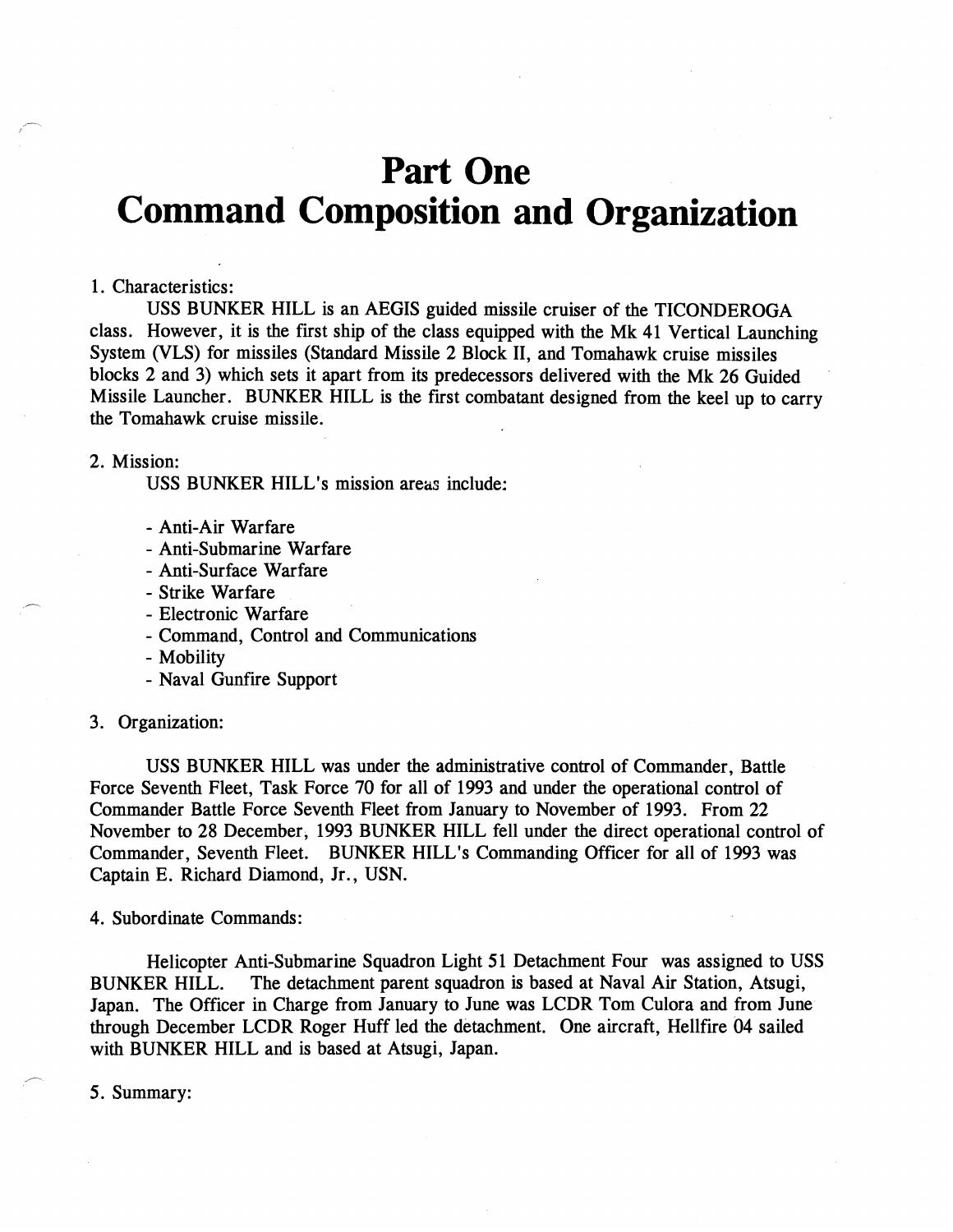BUNKER HILL is the Navy's most capable warship afloat. It plays a defensive role by providing protection for an entire Carrier Battle Group or Surface Action Group against any air, surface or subsurface threat. Its offensive strike capability is impressively demonstrated by its ability to strike targets at sea and ashore with all three variants of the Tomahawk cruise missile. Four LM2500 gas turbine engines propel the ship at speeds in excess of 30 knots. The state of the art AEGIS combat system provides the ultimate in target detection, acquisition, targeting, and engagement. The AN/SPY-1A phased array radar can track over 200 surface and air targets simultaneously at ranges over 200 nautical miles with Fire Control Accuracy. All these contacts are channeled through UYK-7 computers to the AEGIS Display System (ADS), comprised **af** four large screen automated displays that allow the Commanding Officer and embarked Commander to quickly and easily assess the state of the battle and make timely, accurate command and control decisions. Using "if-then" computer program logic, doctrine statements can be built into the AEGIS system allowing it to operate in full automatic in times of saturation or dense threat environments. Thus, targets can be detected, tracked, identified, evaluated, and engaged automatically without human intervention. The system can also be operated in semi-automatic or normal mode, giving greater operator control in less tactically demanding situations, or a mixture of all three modes can be employed. BUNKER HILL also plays a major role in power projection ashore. The sophisticated Tomahawk cruise missile uses terrain contour matching with onboard computerized maps to guide itself to land targets. BUNKER HILL is also a highly capable anti-submarine warfare platform utilizing the impressive Light Airborne Multi-Purpose System (LAMPS) Mk III SH-60B with its two-way voice and information data link, and the ship's hull mounted SQS-53A sonar.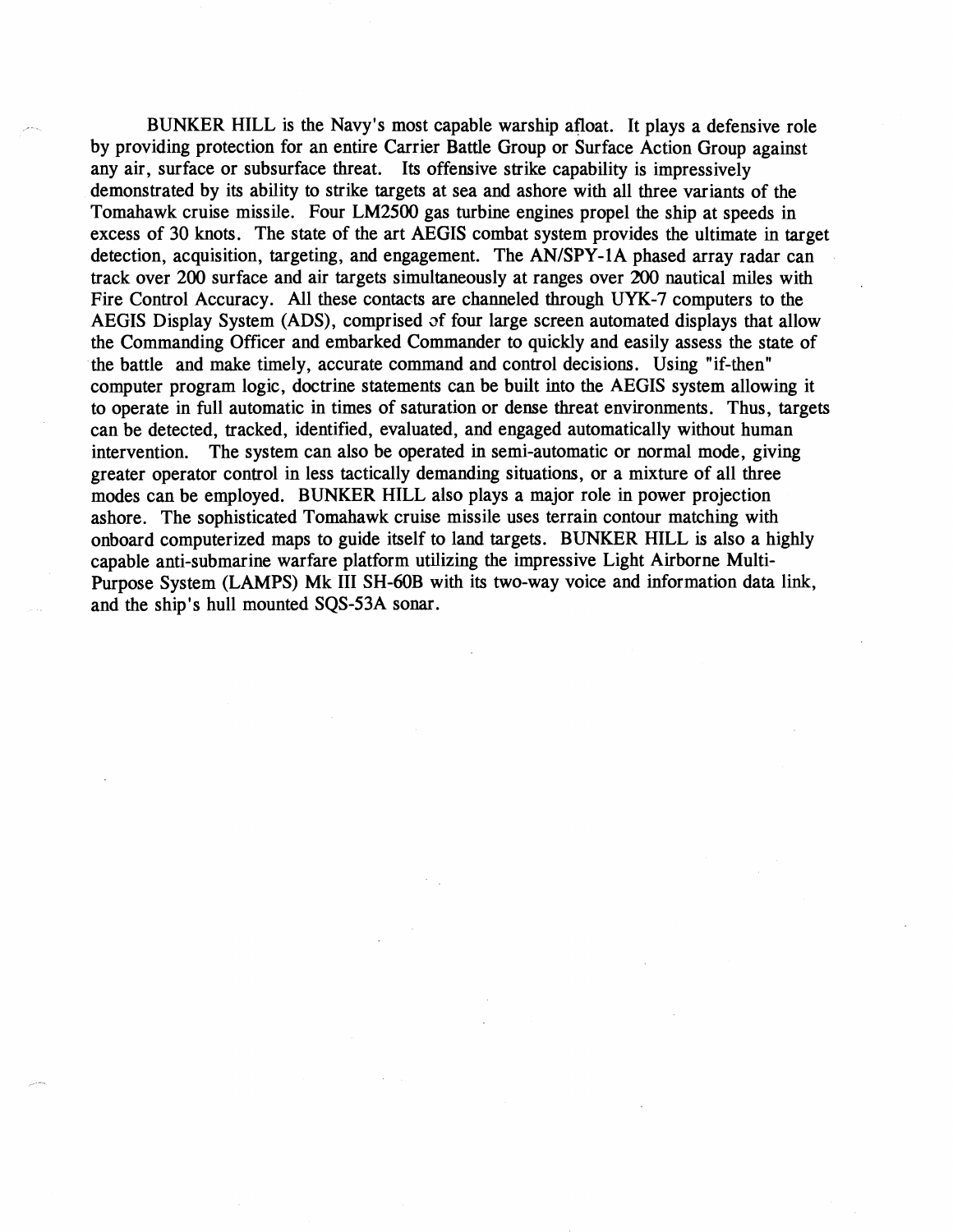# **Part I1 Chronology**

# **DATE**

# **EVENT NARRATIVE**

| 01 JAN-25 JAN   | <b>INPORT YOKOSUKA</b>           |              |
|-----------------|----------------------------------|--------------|
| $11-15$ JAN     | <b>NGFS TEAM TRAINER</b>         |              |
| $11-15$ JAN     | <b>SURF-AEW INTEROPERABILITY</b> |              |
| 13 JAN          | <b>LINKEX</b>                    | <b>ONE</b>   |
| 15 JAN          | <b>SLAMEX</b>                    | <b>TWO</b>   |
| $15-27$ JAN     | <b>CART PHASE II</b>             | <b>THREE</b> |
| 25 JAN - 01 FEB | U/W LOCAL OPERATIONS             | <b>FOUR</b>  |
| <b>25 FEB</b>   | <b>USAF WASEX</b>                |              |
| <b>28 JAN</b>   | <b>CV PLANEGUARD</b>             |              |
| 29 JAN          | UNREP WITH WALTER S. DIEHL       |              |
| <b>30 JAN</b>   | <b>ASWEX - TRACKEX</b>           |              |
| <b>31 JAN</b>   | <b>ASWEX - MAGOPS</b>            |              |
|                 |                                  |              |
| $1-16$ FEB      | <b>INPORT YOKOSUKA</b>           |              |
| 01-02 FEB       | <b>SESI</b>                      |              |
| <b>02 FEB</b>   | <b>CART IIA OUTBRIEF</b>         |              |
| <b>03 FEB</b>   | <b>CART IIB INBRIEF</b>          |              |
| <b>05 FEB</b>   | <b>INVENTORY VALIDATION</b>      |              |
| <b>08 FEB</b>   | ADMIN/SUPPPLY PROGRAMS REVIEW    |              |
| <b>08 FEB</b>   | <b>CART IIB OUTBRIEF</b>         |              |
| <b>09 FEB</b>   | PERSONNEL INSPECTION             |              |
| <b>11 FEB</b>   | <b>IMARSAT INSTALLATION</b>      |              |
| <b>16 FEB</b>   | U/W ENROUTE LOCAL OPAREA,        |              |
|                 | OKINAWA, SASEBO, TEAM SPIRIT 93  | <b>FIVE</b>  |
| <b>17 FEB</b>   | <b>ATSG INBRIEF</b>              |              |
|                 | <b>ASWEX WITH SSN</b>            |              |
| <b>18 FEB</b>   | ATSG TRAINING LECTURES           |              |
|                 | PXO MEETS DEPARTMENT HEADS       |              |
| <b>19 FEB</b>   | <b>ATSG LECTURES</b>             |              |
|                 | <b>ACTS SCENARIOS</b>            |              |
|                 | <b>SLAMEX</b>                    |              |
|                 | 5"/54 PACFIRE                    |              |
| <b>20 FEB</b>   | <b>LCDR DURHAM BECOMES XO</b>    |              |
| <b>21 FEB</b>   | <b>ASWEX</b>                     |              |
|                 | <b>RAS</b>                       |              |
|                 | <b>AAW TRACKEX</b>               |              |
|                 | <b>OTH-T HARPOONEX</b>           |              |
|                 | <b>LINKEX</b>                    |              |
|                 | MISSILEX WHITE BEACH OKINAWA     |              |
| <b>22 FEB</b>   |                                  |              |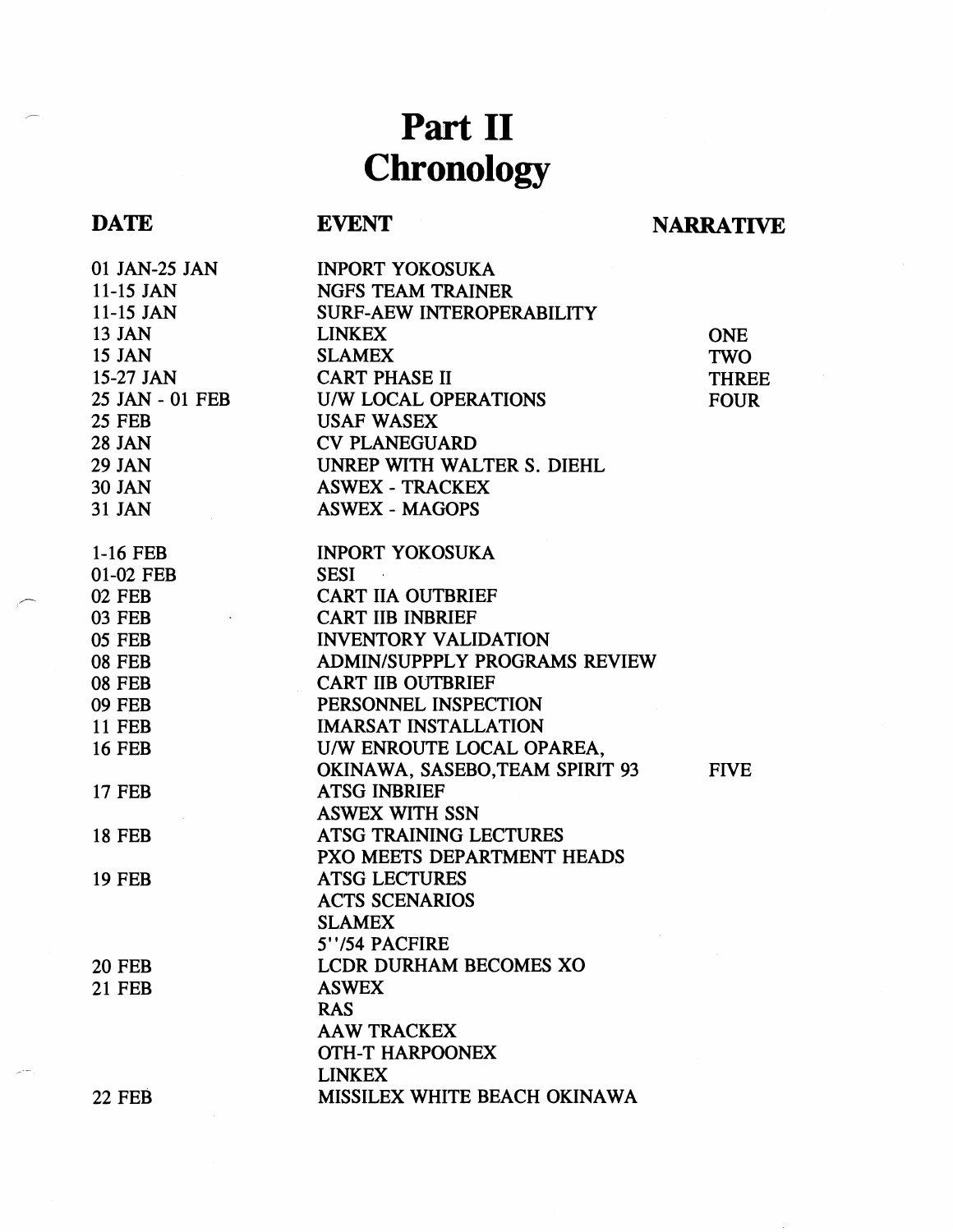| 28 FEB- 01 MAR |                                          |               |
|----------------|------------------------------------------|---------------|
| <b>04 MAR</b>  | <b>INPORT SASEBO</b>                     |               |
| <b>05 MAR</b>  | <b>U/W TEAM SPIRIT 93</b><br><b>ACTS</b> | <b>SIX</b>    |
| <b>07 MAR</b>  | <b>ENTER AMPHIBIOUS AOA</b>              |               |
| <b>08 MAR</b>  |                                          |               |
|                | <b>ACTIVE ASWEX</b>                      |               |
| <b>15 MAR</b>  | <b>RAS AJH</b>                           |               |
|                | <b>CIWS PACFIRE</b><br>M-60 FAMFIRE      |               |
| <b>16 MAR</b>  | LIVE ASWEX                               |               |
|                | <b>TORPEX</b>                            |               |
|                | <b>SURFACE GUNNEX</b>                    |               |
| <b>17 MAR</b>  | <b>OTH-T HARPOONEX</b>                   |               |
| 18-22 MAR      | <b>INPORT PUSAN, KOREA</b>               |               |
| <b>19 MAR</b>  | <b>POST TEAM SPIRIT '93</b>              | <b>SEVEN</b>  |
|                | <b>LINK CONFERENCE</b>                   |               |
| <b>23 MAR</b>  | U/W ENROUTE YOKOSUKA                     |               |
|                | <b>FUEL CRUNCH 93</b>                    |               |
| <b>25 MAR</b>  | <b>RETURN YOKOSUKA</b>                   | <b>EIGHT</b>  |
|                |                                          |               |
|                |                                          |               |
| <b>01 APR</b>  | <b>BEGINE SRA PREPS</b>                  | <b>NINE</b>   |
| <b>07 APR</b>  | <b>CMTQT TRAINING</b>                    | <b>TEN</b>    |
| <b>13 APR</b>  | <b>TOL TRAINING</b>                      | <b>ELEVEN</b> |
| <b>16 APR</b>  | AMMO OFFLOAD AT ANCHOR                   |               |
| <b>17 APR</b>  | <b>VLS AND TORPEDO OFFLOAD</b>           |               |
| <b>26 APR</b>  | <b>SHIFT TO SUMMER UNIFORMS</b>          |               |
|                | <b>JASDF CIC TOUR</b>                    |               |
|                | <b>BILATERAL LINK COORD CONF</b>         |               |
| <b>28 APR</b>  | <b>DEFUEL</b>                            |               |
|                | <b>COMSUBGRUSEVEN CHANGE</b>             |               |
|                | OF COMMAND                               |               |
| <b>29 APR</b>  | <b>BEGIN SAMUEL GOMPERS TAV</b>          |               |
| <b>10 MAY</b>  | <b>VBSS TRAINING</b>                     |               |
| <b>13 MAY</b>  | <b>CMTQT TRAINING</b>                    |               |
| <b>18 MAY</b>  | <b>FAST CRUISE</b>                       |               |
| <b>26 MAY</b>  | <b>SRA PROGRESS REVIEW MTG</b>           |               |
| <b>27 MAY</b>  | <b>GOMPERS TAV DEPART CONF</b>           |               |
|                |                                          |               |

 $\label{eq:2.1} \frac{1}{\sqrt{2}}\int_{\mathbb{R}^3}\frac{1}{\sqrt{2}}\left(\frac{1}{\sqrt{2}}\right)^2\frac{1}{\sqrt{2}}\left(\frac{1}{\sqrt{2}}\right)^2\frac{1}{\sqrt{2}}\left(\frac{1}{\sqrt{2}}\right)^2\frac{1}{\sqrt{2}}\left(\frac{1}{\sqrt{2}}\right)^2.$ 

,--

 $\label{eq:2.1} \mathcal{L}(\mathcal{L}^{\mathcal{L}}_{\mathcal{L}}(\mathcal{L}^{\mathcal{L}}_{\mathcal{L}})) = \mathcal{L}(\mathcal{L}^{\mathcal{L}}_{\mathcal{L}}(\mathcal{L}^{\mathcal{L}}_{\mathcal{L}})) = \mathcal{L}(\mathcal{L}^{\mathcal{L}}_{\mathcal{L}}(\mathcal{L}^{\mathcal{L}}_{\mathcal{L}}))$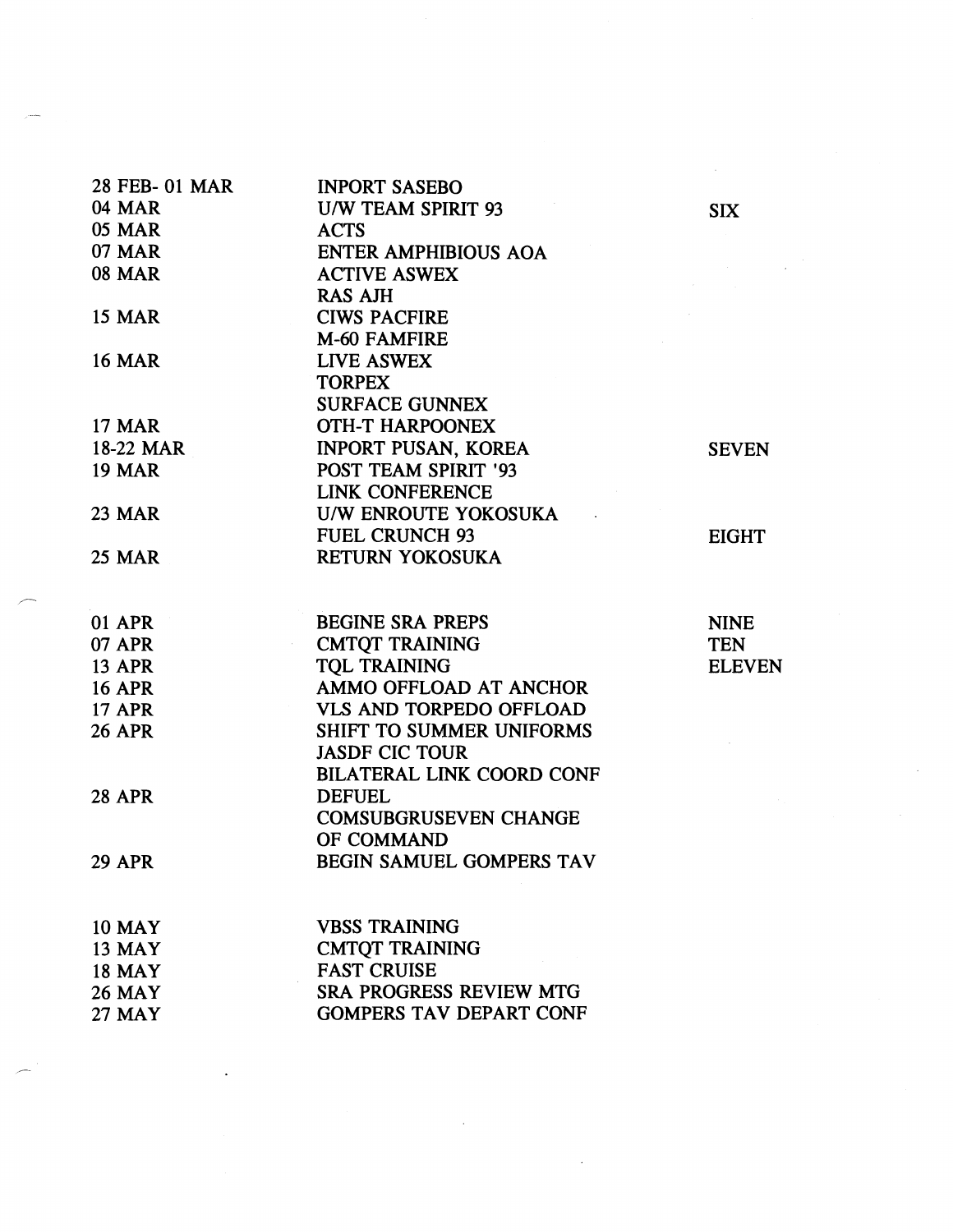| <b>08 JUN</b> | <b>FAST CRUISE</b>                        |                 |
|---------------|-------------------------------------------|-----------------|
| <b>18 JUN</b> | <b>AWARDS CEREMONY</b>                    |                 |
| <b>21 JUN</b> | <b>RADM STARK VISIT</b>                   |                 |
| <b>22 JUN</b> | <b>CAT SURVEY</b>                         |                 |
| 22-27 JUN     | <b>WATERFRONT BFTT</b>                    |                 |
| <b>26 JUN</b> | <b>COMREL AT KOBO COTTAGE</b>             |                 |
|               |                                           |                 |
|               |                                           |                 |
| 13 JUL        | <b>T-HAWK TRAINING</b>                    | <b>TWELVE</b>   |
| 18-19 JUL     | T-HAWK BLK III MATERIAL CERT              |                 |
| 19-23 JUL     | TQL ASSIST VISIT                          |                 |
| 20 JUL        | <b>FAST CRUISE</b>                        |                 |
| 23-28 JUL     | <b>T-HAWK BLK III TRAINING</b>            |                 |
| 29-31 JUL     | <b>INTEGRATED CRUISE MISSILE TRAINING</b> |                 |
|               |                                           |                 |
| 01 AUG        | <b>TEMPEST INSPECTION</b>                 |                 |
| <b>03 AUG</b> | <b>FAST CRUISE</b>                        |                 |
| <b>05 AUG</b> | <b>VLS ONLOAD</b>                         |                 |
| 09-10 AUG     | <b>SEA TRIALS</b>                         |                 |
| 11-13 AUG     | <b>CRUISE MISSILE CERTIFICATION</b>       |                 |
| <b>13 AUG</b> | <b>SRA 4 DEPARTURE CONFERENCE</b>         |                 |
| <b>16 AUG</b> | <b>VLS ONLOAD AT ANCHOR</b>               |                 |
|               | U/W ENROUTE OKINAWA                       |                 |
| <b>19 AUG</b> | <b>SLAMEX</b>                             |                 |
| <b>19 AUG</b> | <b>NGFS SURFACE GUNNEX</b>                |                 |
| <b>20 AUG</b> | GFS QUAL ON W-183A                        |                 |
|               | (FIRST SHIP TO USE)                       |                 |
| <b>23 AUG</b> | <b>ECC DRILLS</b>                         |                 |
| <b>24 AUG</b> | <b>ASW MMT DRILLS</b>                     |                 |
| <b>26 AUG</b> | UNSCHEDULED PORT VISIT SASEBO             |                 |
| 29 AUG        | RETURN YOKOSUKA,                          |                 |
|               | NAVY FRIENDSHIP DAY                       |                 |
| <b>30 AUG</b> | <b>GOMPERS TAV INBRIEF</b>                |                 |
| <b>31 AUG</b> | <b>RADM BARR VISIT</b>                    |                 |
|               |                                           |                 |
|               |                                           |                 |
| 01 SEP        | <b>JDS ASAKZE VS BKH SOCCER</b>           |                 |
| <b>15 SEP</b> | <b>U/W VLADIVOSTOK</b>                    |                 |
| <b>18 SEP</b> | <b>ARRIVE VLADIVOSTOK</b>                 | <b>THIRTEEN</b> |
| <b>20 SEP</b> | <b>U/W ENROUTE SASEBO</b>                 |                 |
| 21 SEP        | <b>TSTA III</b>                           | <b>FOURTEEN</b> |
|               | <b>INPORT SASEBO</b>                      |                 |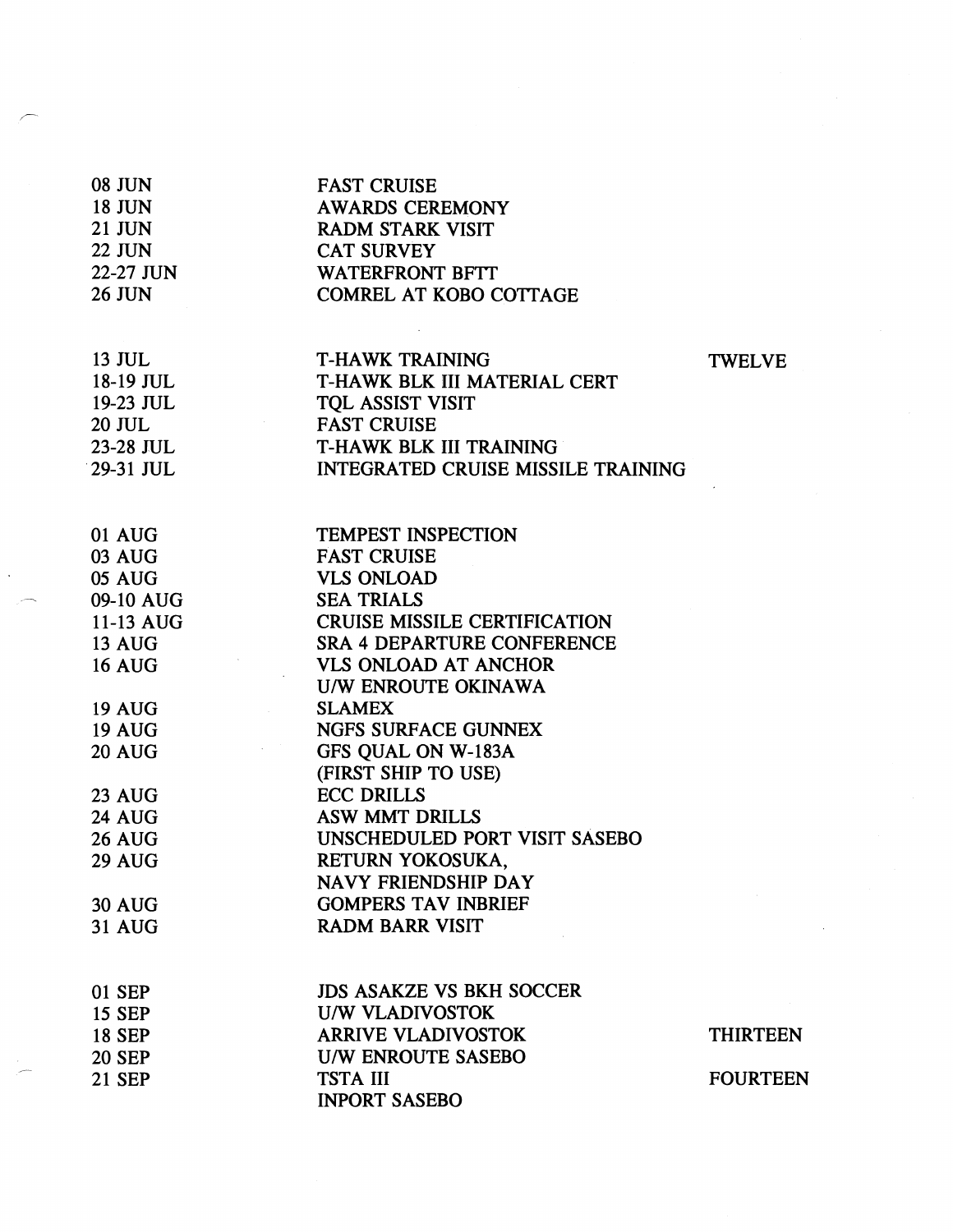| <b>23 SEP</b> | <b>U/W ENROUTE OKINAWA</b>          |                   |
|---------------|-------------------------------------|-------------------|
|               | <b>AMPHIBIOUS RAIDEX</b>            |                   |
| 02 OCT        | FINAL EVALUATION PROBLEM            |                   |
| 04 OCT        | <b>FINAL BATTLE PROBLEM</b>         |                   |
| 05 OCT        | <b>MAREX</b>                        | <b>FIFTEEN</b>    |
| 07 OCT        | <b>SLAMEX</b>                       |                   |
| <b>10 OCT</b> | <b>DETACHED FROM MAREX</b>          |                   |
| <b>11 OCT</b> | RETURN YOKOSUKA, OPPE PREPS         |                   |
| <b>18 OCT</b> | <b>ASW PHASE I</b>                  |                   |
| <b>19 OCT</b> | <b>OPPE</b>                         | <b>SIXTEEN</b>    |
| <b>20 OCT</b> | <b>U/W OPPE</b>                     |                   |
| <b>21 OCT</b> | COMPLETE OPPE, RETUN YOKOSUKA       |                   |
| <b>23 OCT</b> | <b>NAVY BALL</b>                    |                   |
| <b>25 OCT</b> | <b>LMA</b>                          | <b>SEVENTEEN</b>  |
|               | 3M                                  | <b>EIGHTEEN</b>   |
|               | <b>CSRR</b>                         | <b>NINEETEN</b>   |
|               | <b>VLS ONLOAD</b><br>PERA MEETING   |                   |
|               |                                     |                   |
| 10-15 NOV     | PRE-DEPLOYMENT STANDOWN             |                   |
| <b>17 NOV</b> | DEPLOY WITH INDY BATTLE GROUP       | <b>TWENTY</b>     |
| <b>22 NOV</b> | <b>RETURN TO YOKOSUKA</b>           |                   |
| <b>29 NOV</b> | U/W OPS IN SEA OF JAPAN             | <b>TWENTY-ONE</b> |
| 06-09 DEC     | <b>JMSDF PASSEX</b>                 |                   |
| <b>10 DEC</b> | <b>INPORT SASEBO</b>                |                   |
| 11-14 DEC     | <b>INPORT PUSAN, KOREA</b>          |                   |
| 15-15 DEC     | PASSEX WITH USAF                    |                   |
| <b>22 DEC</b> | <b>RETURN TO YOKOSUKA</b>           |                   |
| <b>28 DEC</b> | <b>U/W ENROUTE ARABIAN GULF</b>     |                   |
| <b>31 DEC</b> | <b>TRANSIT SAN BERNADINO STRAIT</b> |                   |
|               |                                     |                   |

 $\label{eq:2.1} \frac{1}{\sqrt{2}}\sum_{i=1}^n\frac{1}{\sqrt{2\pi}}\sum_{i=1}^n\frac{1}{\sqrt{2\pi}}\sum_{i=1}^n\frac{1}{\sqrt{2\pi}}\sum_{i=1}^n\frac{1}{\sqrt{2\pi}}\sum_{i=1}^n\frac{1}{\sqrt{2\pi}}\sum_{i=1}^n\frac{1}{\sqrt{2\pi}}\sum_{i=1}^n\frac{1}{\sqrt{2\pi}}\sum_{i=1}^n\frac{1}{\sqrt{2\pi}}\sum_{i=1}^n\frac{1}{\sqrt{2\pi}}\sum_{i=1}^n\frac{$ 

 $\mathcal{L}^{\text{max}}_{\text{max}}$ 

 $\label{eq:2.1} \frac{1}{\sqrt{2}}\int_{\mathbb{R}^3}\frac{1}{\sqrt{2}}\left(\frac{1}{\sqrt{2}}\right)^2\frac{1}{\sqrt{2}}\left(\frac{1}{\sqrt{2}}\right)^2\frac{1}{\sqrt{2}}\left(\frac{1}{\sqrt{2}}\right)^2.$ 

 $\mathcal{L}^{\text{max}}_{\text{max}}$ 

 $\label{eq:2.1} \frac{1}{\sqrt{2}}\int_{\mathbb{R}^3} \frac{1}{\sqrt{2}}\left(\frac{1}{\sqrt{2}}\right)^2\left(\frac{1}{\sqrt{2}}\right)^2\left(\frac{1}{\sqrt{2}}\right)^2\left(\frac{1}{\sqrt{2}}\right)^2\left(\frac{1}{\sqrt{2}}\right)^2\left(\frac{1}{\sqrt{2}}\right)^2.$ 

 $\sim 10^{-10}$ 

 $\sim$   $\sim$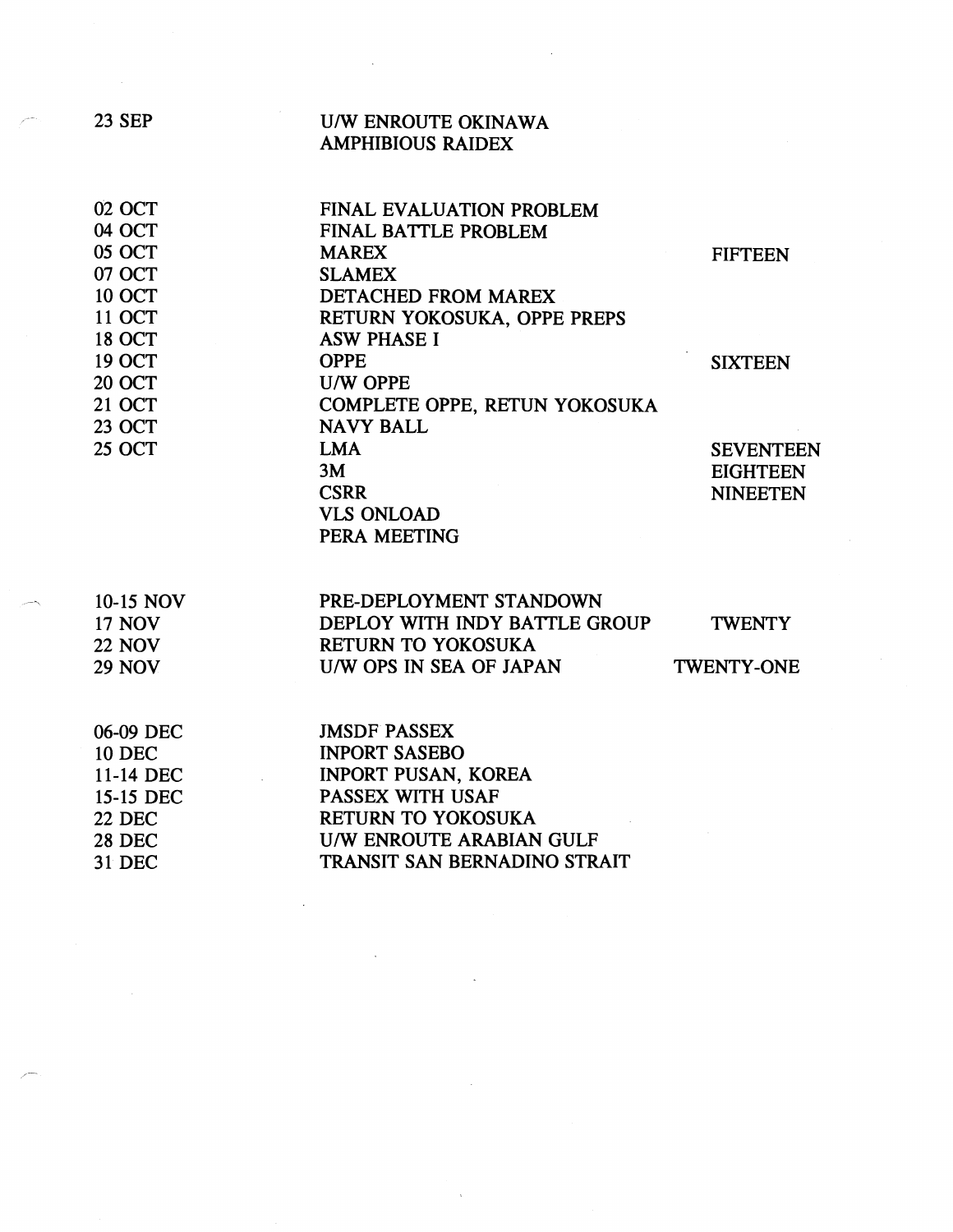# **Part 111 Narrative 1993**

#### **1.** LINK **11** EXERCISES

Long looks and quick looks are exercises to ensure that Link **11** equipment is operational. They further serve to ensure that we are not equipment limited when we get underway and re-establish the link. Throughout the year BUNKER HILL initiated several Link **11** training and integration opportunities on the Yokosuka waterfront. Following Team Spirit **93** BUNKER HILL invited all of INDY Battlegroup's Link **11** players and representatives from the United States Air Force 620th Air Control Squadron to participate in a Link managers course and several water front conferences to discuss methods of improving both the Navy link and the Joint link.

Relations with both the Japanese Maritime Self Defense Force and the Japanese Air Self Defense Forces were open, cordial and friendly. BUNKER HILL conducted a linkex with the JDS KONGO, the first non-American AEGIS ship, to test that new ship's systems and operations. In a move toward further integrating the Anti-Air Defense of the Japanese Islands, BUNKER HILL conducted several linkexs with JASDF BADGE sites. The mutual cooperation and exchange of ideas and methods was beneficial to both sides.

#### 2. SLAMEX

SLAMEXs are a series of periodic exercises designed to train operators in Tomahawk Weapons system data base management, surface tracking and reporting procedures, surface to surface engagements, and Tomahawk Land Attack Missile strike execution. BUNKER HILL maintained an excellent record throughout the year.

#### **3.** CART PHASE I1

The Immediate Senior in Command evaluated the administrative programs and each of the ship's force training teams. As **1993** was the first iteration of CART I1 for ships forward deployed to Yokosuka, the process of establishing a new system held growing pains for all the players.

Formerly known as the "Command Inspection," CART I1 mainly encompasses an inspection in all the areas of the old "Command Inspection." A supply inventory validity inspection, a sanitation review and a postal validation all received grades of outstanding during CART 11, **3-5** February.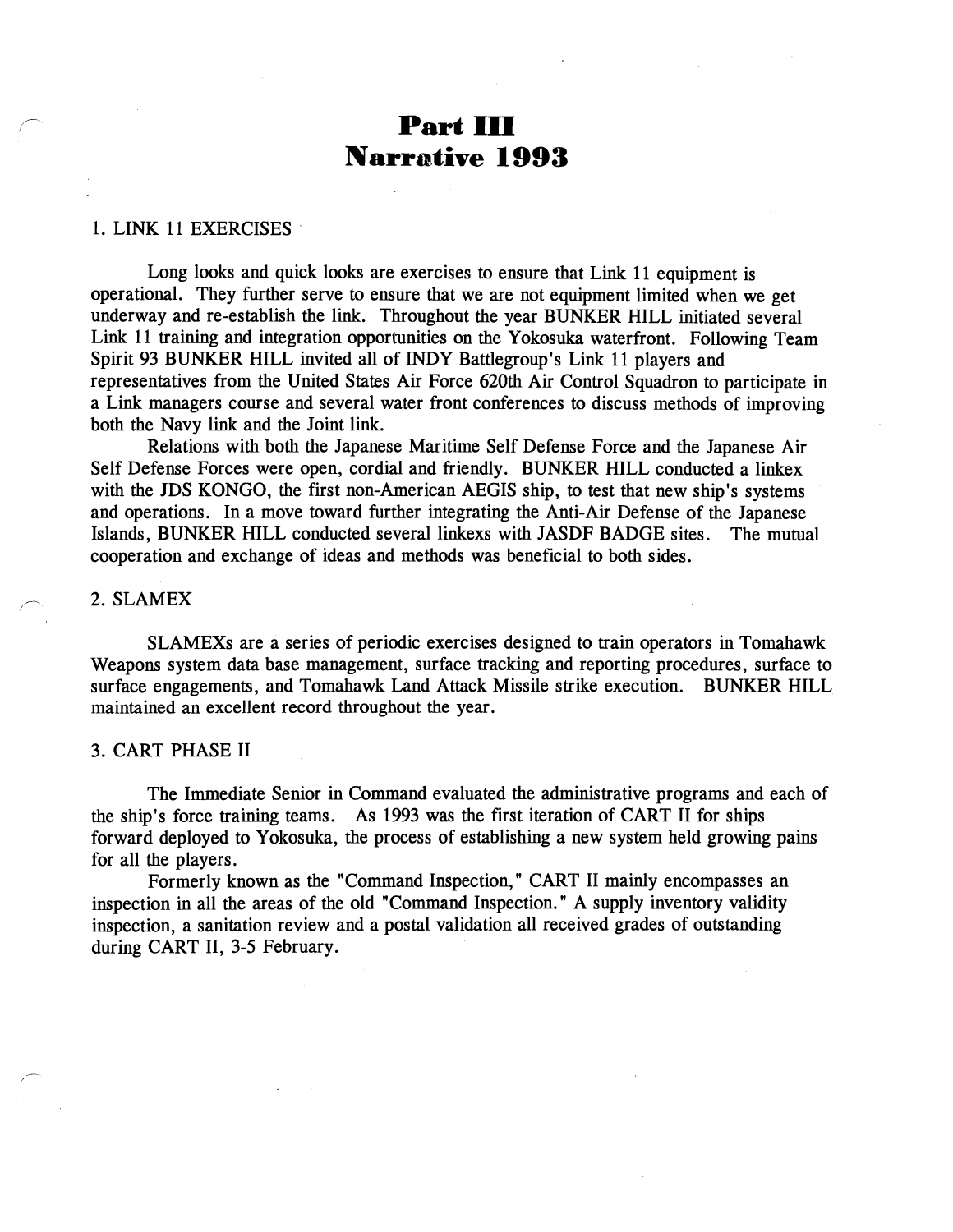# - **NARRATIVE CONTINUED**

#### 4. UNDERWAY IN JANUARY

The week of 25 January was spent at sea in heavy, destructive seas as an escort for USS INDEPENDENCE. While at sea, BUNKER HILL requested a replenishment at sea (RAS) **with** WALTER S. DIEHL on 29 Janumy 1993 to receive F-76 and JF-5. In addition, a token connected replenishment (CONREP) and highline transfer were scheduled to run consecutively upon completion of the RAS for fuel. This was the first underway deck evolution for the new First Lieutenant,

The RAS (fuel) was successful but the next two evolutions were cancelled and a light line transfer was conducted **instead** to recover some training value. The causes of the cancellation were inexperienced persmel, and the length of time it took to **rig** for the training CONREP and highline transfer. Once the primary means of resupply at sea, the CONREP has fallen prey to vertical replenisiment (VERTREP). The lightline transfer provided several lessons learned including the recommendation to RAS at only one station and conduct CONREP at a separate station and the need for lots of **practice.** 

#### 5. IBG **OPS** 16-28 FEB

This period prior to BUNKER HILL's participation in TEAM SPIRIT '93 was used to train new watchstanders. Veterans of the Gulf War and the April - October '92 deployment<br>were making their last underway. Together they formed a Combat Systems Training Team and with little or no outside assistance **trained** the recently reported personnel by using AEGIS Combat Training Scenarios (ACTS). Their success was measured in the outstandug performance of the ship in TEAM SPIRIT and beyond

#### 6. TEAM SPIRIT 93

TEAM SPIRIT 93 was primarily an amphibious exercise. The highlights were the opportunities to operate with the Republic of Korea Navy in both Anti-Air and Anti-Submarine Warfare. BUNKER HILL was the Anti-Air Warfare Commander for the battle force. Participation with the US Marine Corps, the US Air Force and the Republic of Korea Air Force showed some difficulties which planted the seeds for the LINK-11 coordination meetings held in Yokosuka in the late spring and summer.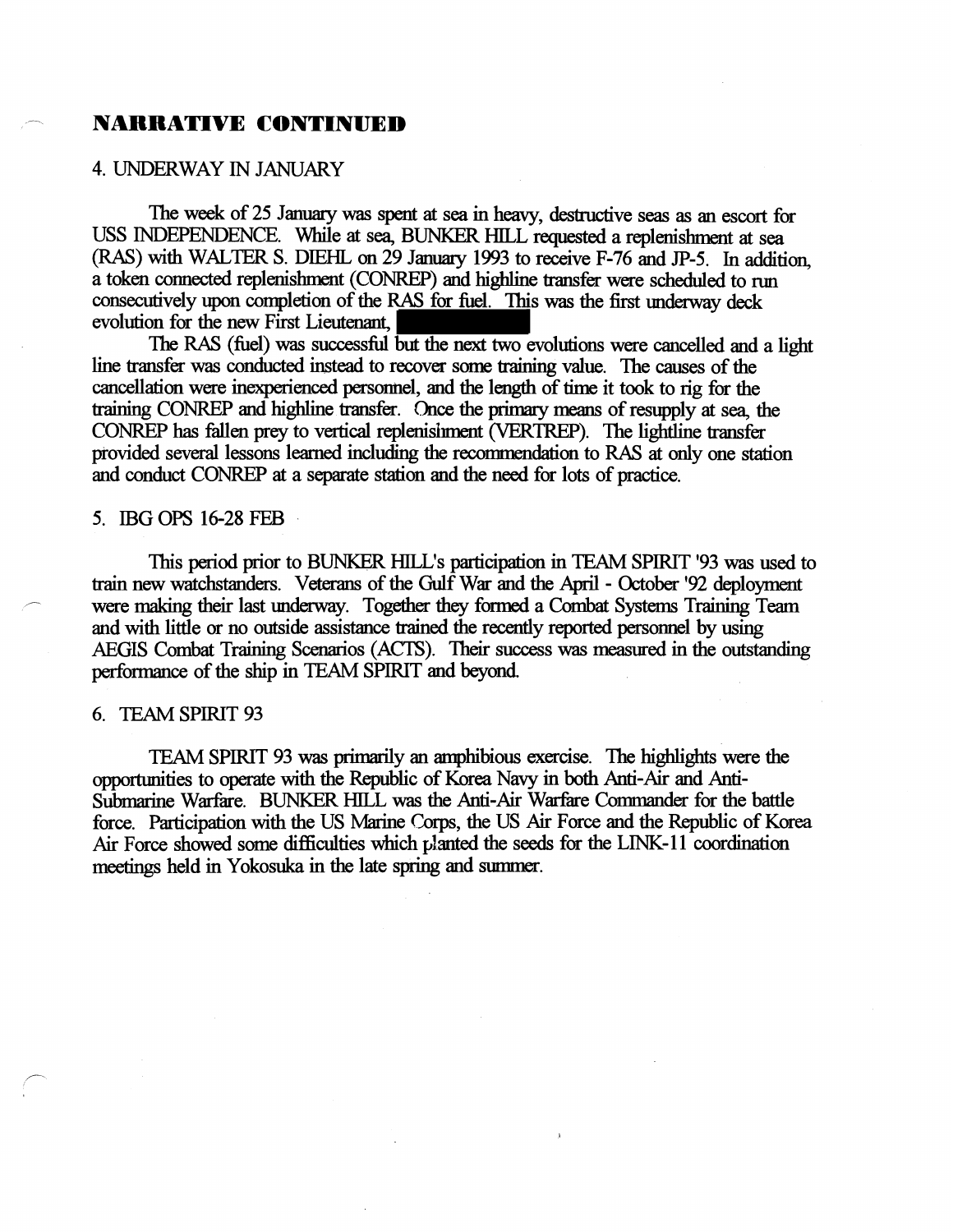# **NARRATIVE CONTINUED**

# 7. PORT VISIT PUSAN 18-21 MARCH 93

From 19 to 21 March, 1993, after the successful completion of exercise TEAM SPIRIT '93, BUNKER HILL was host to three "Five Star" receptions for over seventy members of the Korean American Friendship Association, the Navy League, and distinguished visitors fiom the Republic of Korea military. These included several flag officers fiom the Republic of Korea Ministry of Defense, Joint Chiefs of Staff, and Navy. BUNKER HILL's supply department lived up to their proud reputation as being the "Best in the West" for high profile receptions.

#### 8. FUEL CRUNCH 93

Budget constraints put a crunch on Seventh Fleet operations for the Spring of 1993. Yokosuka Harbor was filled with ships unable to steam because, for the first time in the Western Pacific, there was simply no fuel. An important combined Australian - American Anti-Submarine Warfare in which BUNKER HILL was to play a major role was cancelled. SRA-4 started early in the process, but the hoped-for port visit to **Bali** never came.

#### 9. SRA4

-

 i

> BUNKER HILL's Selected Restricted Availability (SRA) was the major event during the late spring and summer of 1993. The ship returned early fiom TEAM SPIRIT 93 because of the Seventh Fleet fuel crunch. SRA began immediately. Shipyard workers from the Ship Repair Facility (SRF') Yokosuka streamed aboard to get an early start on lengthy jobs. The ship off loaded all its ammunition and completely defueled safely and efficiently. Over the course of the four months spent a Harbor master pier, sixty percent of the crew received some sort of formal training. Some personnel returned to the United States for instruction while others **attended** courses offered at **Afloat** Training Group, Westpac in Yokosuka Onboard ship training continued with weekly General Quarters featuring Damage Control or Combat systems scenario drills.

> The **Critical** Jobs for SRA 4 were power modifications to the Anti-Submarine and Anti-Surface Warfare systems. A conflict arose with cruise missile certification which forced the power modifications to be completed ahead of schedule.

> The major lesson learned fiom the availability was the **need** for better advanced planning. Each berthing compartment was refurbished and the entire main deck resurfaced in non-skid duting SRA, but several spaces or decks had to be refurbished twice because work requiring welding or grinding followed rather than preceded the initial refurbishment.

SRA 4 went well for BUNKER HILL. The major and minor jobs were completed with zero mishaps or industrial accidents.

To show its appreciation for SRF Yokosuka's work, BUNKER HILL threw a "Coming - Out" party complete with live band, traditional Somoan and Filipino dancers and a huge BBQ pit. The party was a first in Yokosuka and it enhanced the close relationship between the ship and the shipyard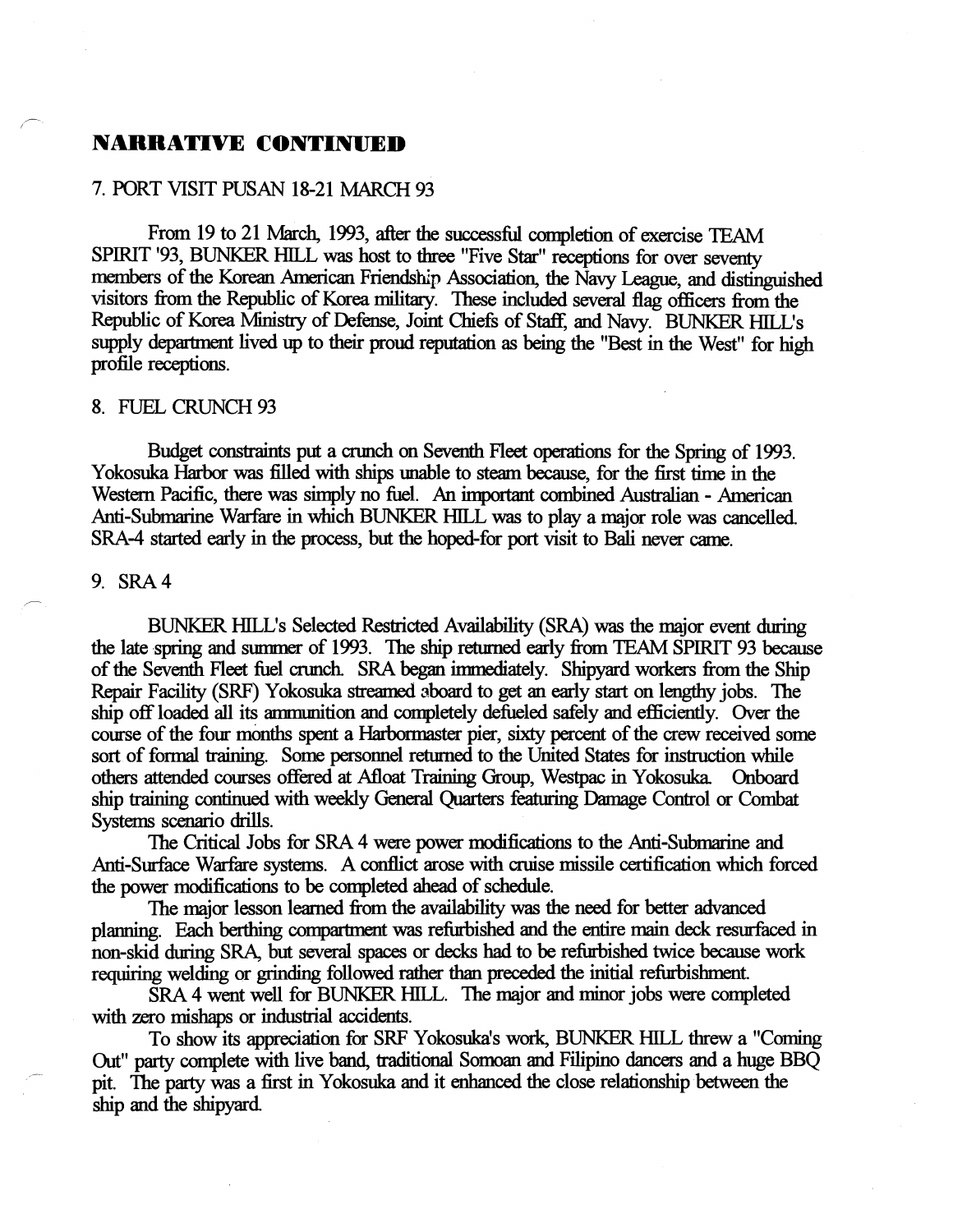# - **NARRATIVE CONTINUED**

#### 10. CMTQT

BUNKER HILL's objective during CMTQT was to earn the qualification to carry the upgraded Tomahawk Block III missile. Integrated Harpoon and Tomahawk scenarios stressed the capability of the ship to fight in a multiple target environment. Both Tomahawk Land Attack Missiles and Tomahawk Ship Attack Missiles were employed in difficult but antiquated scenarios. The evaluation exercises concentrated on a Cold War Soviet threat and were challenging but lacked the nuances and complexities of today's low intensity threat environment.

BUNKER HILL'S Tomahawk and Harpom Teams passed the evaluation and performed excellently. The evaluators comments included suggestions to redirect training time toward imbuing a more intimate knowledge of the OPTASKs involved, and improving the methods of passing infomation between data bases. Procedwes changed to conform COMUSNAVCENT tasking and updated logs for easier and more accurate data recording and new check off lists to match the updated logs and conform to COMUSNAVCENT tasking.

#### 11. TQL

For a week in April the Commanding Officer, Executive Officer, Department Heads and some Chief **Petty** Officers attended TQL training. They left the ship together every morning in civilian clothes for classes and discussion at Afloat Training Group Westpac, The result was a ship's mission statement, goals, charters for quality management boards and the forming of an Executive Steering Committee. Regular weekly meetings of the ESC were held throughout the year. By **starting at** with the senior leadership, TQL gained legitimacy aboard and new ideas gained an improved sanctioned conduit to improved results.

#### 12, TOMAHAWK BLOCK I11 INSTALLATION

BUNKER HILL completed the entire training and material installation between June and August, taking six weeks instead of the normal four to six months. The compressed training schedule mandated early *morning* training sessions and long hours of required reading by the entire Tomahawk watchteam. On Tuesday mornings during SRA the entire team, from the Combat Systems Officer to the most junior Tomahawk Fire Controlman would gather long before reveille in the **wardroom** for trainiug lectures, instructional movies and required reading periods. The hard work paid off and the team qualified despite the simultaneous burdens of an extensive SRA, a Combat Systems Light Off and SPY-1A array cleaning.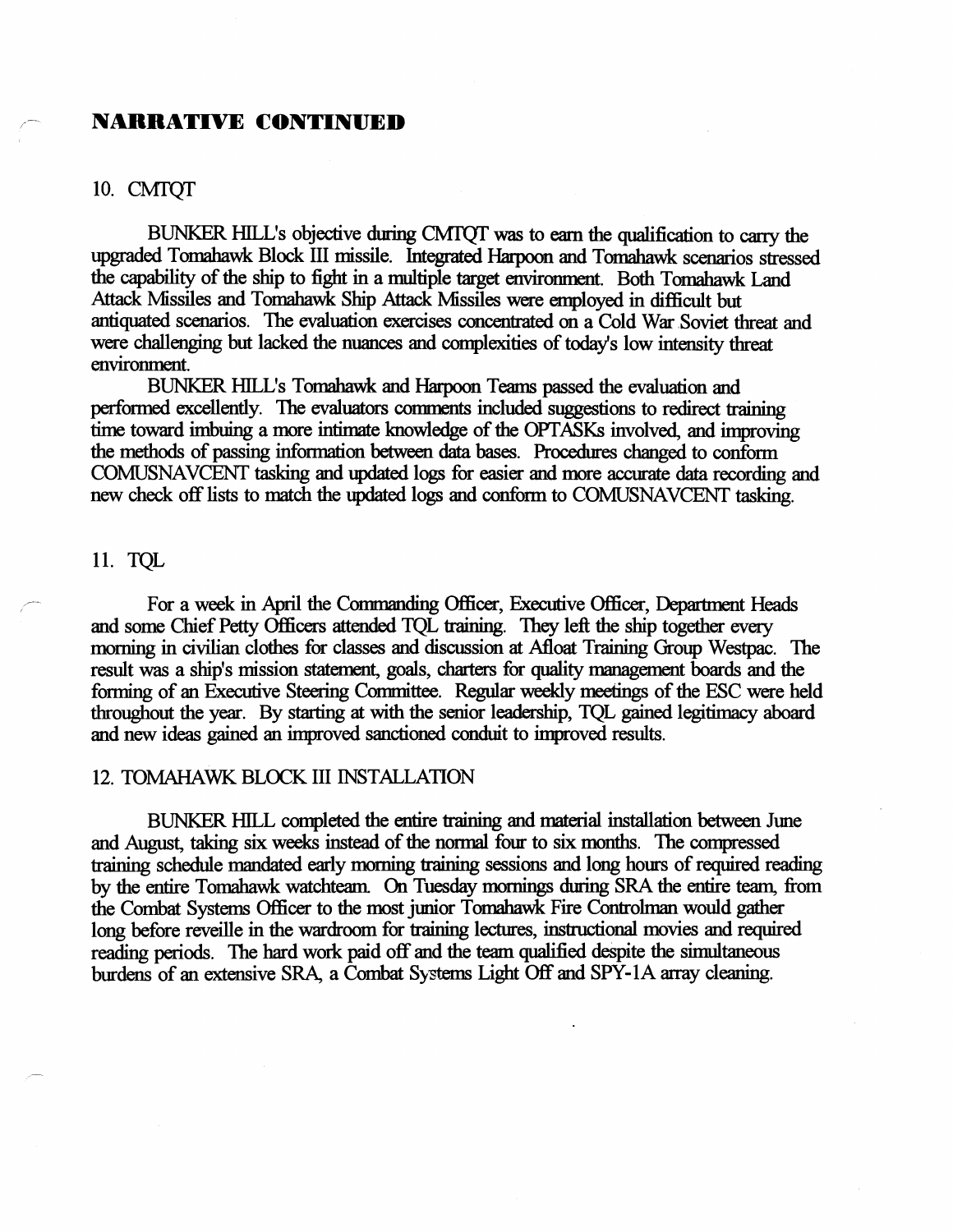## **NARRATIVE CONTINUED**

## 13. VLADIVOSTOK FORT VISIT

/

BUNKER HILL's and USS MOBILE BAY s (CG53) **pat** call to Vladivostok, Russia 18-20 September was the highlight of 1993.

The transit across the Sea of Japan on 16-17 September was shrouded in a fog so thick, the bullnose was invisible from the pilot house. In *order* to make the rendezvous in Peter the Great Bay on time, both BUNKER HILL and MOBILE BAY had to make more than twenty knots far **eight** hours through the blinding fog.

A Russian Navy destroyer **met** the ships and delivered a Russian Navy Captam and a translator to each ship to act as a pilot. The pier held a waiting crowd of dignitaries as well as the Russian Pacific Fleet Band. After the traditional "Salt and Bread" welcoming ceremony, both ships were swarmed by civilian visitors anxious to **meet** and **talk** with *Americans.* 

Duting the course of the visit, the BUNKER HILL's supply **department** hosted a "Five Star" reception on the flight deck. Over 100 Russian military officers attended. The reception was a *smudmg* success. The Russian officers were most impressed by presence and manners of the junior enlisted present and shocked when CAPT Diamond relieved a Second Class Mess Specialist to carve a few pieces of roast beef for the **ratings** and **petty** officers in **attendance.** 

The liberty policy granted uniformed crewmembers full access to Vladivostok until 2200. CAPT Diamond extended the hours until 2400 the second night in port. Experience showed that the 2200 termination of liberty for all hands was wiser. A criminal element took to the streets *after* 2200. Several **members** of the libaty **party** were accosted and while no altercation was serious, the wisest policy was to avoid rather **than** tempt disaster.

After three glorious days it was over, a memory to be forever savored.

#### 14. TSTA III / FEP / TTA

The transit to Vladivostok and the trip from Russia to Okinawa were filled with engineering, damage control and combat systems training. The period was set aside for a Total Ship Training Assessment (TSTA 111) this is the third and final phase of the CART process. The drills and casualty control training included in the TSTA did not always complement and sometimes conflicted with OPPE preparations.

Immediately upon the culmination of TSTA III, BUNKER HILL and MOBILE BAY met up with the remainder of the INDEPENDENCE Battle Group for TTA, a scenario driven battle group training exercise. BUNKER HILL was the Battle Group Anti-Air Warfare **Commander** of "AW' for the exercise. The TTA occured at the **same time** as BUNKER HILL's last demonstration of competency before deployment, the Final Evaluation Problem (FEP). The "Plate was very full" for ten **days** in early October. Both the TTA and the FEP suffered from the conflicting **demands** on the crew's attention.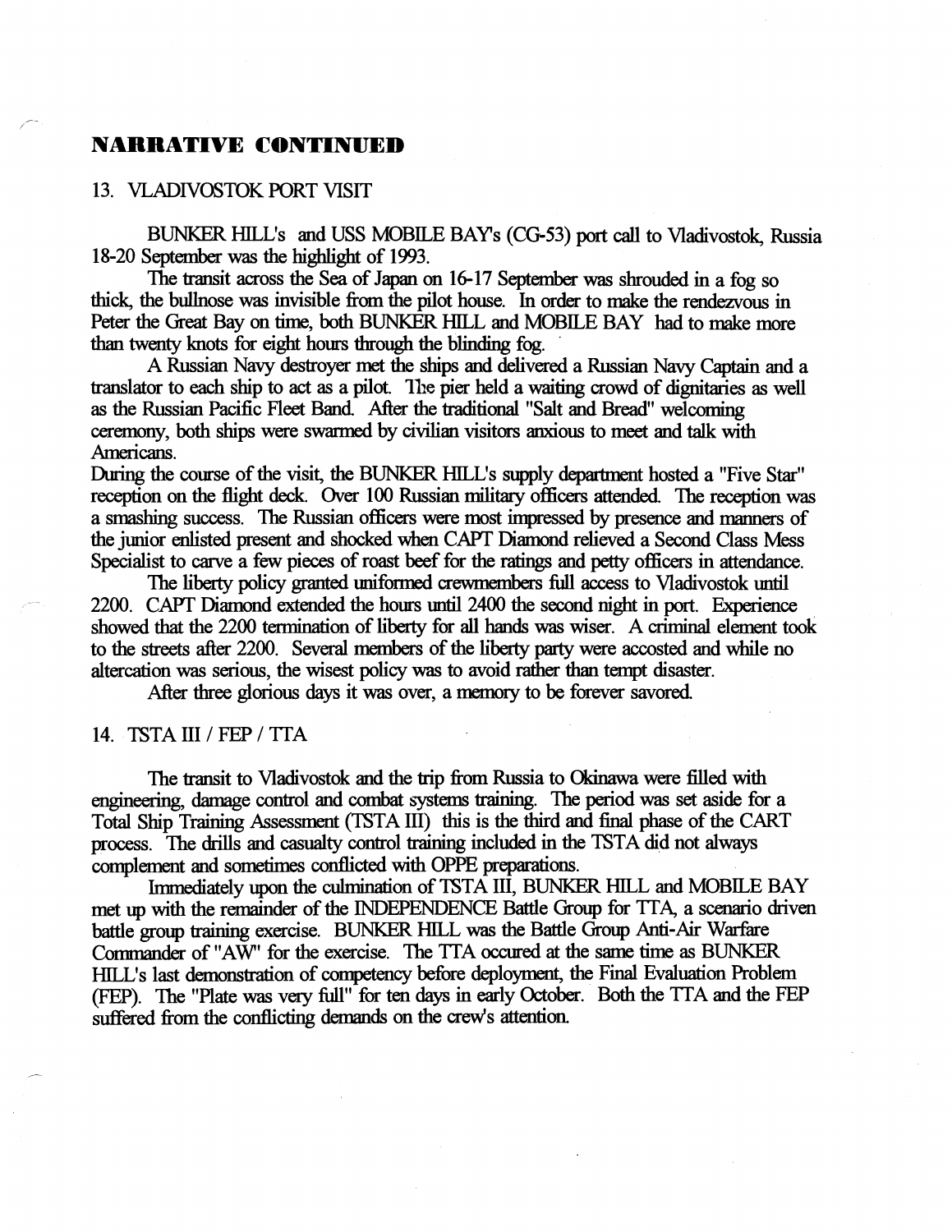## **r NARRATIVE CONTINUED**

#### 15. MAREX

Upon completion of TTA the Battle Group neatly slipped into a combined Japanese Maritime Self Defense Force - US Navy txercise **named MAREX** 93. MAREX was primarily an ASW exercise and BUNKER HILL's ASW participation was low. Several officers did have the opportunity to crossdeck to Japanese ships. BUNKER HILL played host to three Japanese Maritime Self Defense Force officers.

Several typhoons raged in the Pacific during MAREX. The battlegroup evaded two before turning toward Japan and across the **path** a tropical storm. The eye of the storm passed directly over BUNKER HILL. One of the forward fuel banks developed a crack fiom the poundmg fiom the heavy seas and the ship had to return to port two **days** early.

#### 16. OPPE

BUNKER HILL was originally scheduled to have an **Operational** Propulsion Plant Examination (OPPE) while returning from the winter 93-94 Arabian Gulf deployment. Closer review of the proposed dates revealed that an outchop OPPE would fall outside the periodicity of the examination cycle. **Instead** of an outchop OPPE, BUNKER HILL instead was directed to complete OPPE before deployment, with six weeks vice six months to prepare.<br>Excelling during OPPE immediately became the command's number one priority.

Volunteer work teams from non-OPPE affected departments picked engineering spaces to help clean. The extra effort paid off. After three days of cold checks, minor corrections and underway casualty control drills and a main **3pace** fire chill, BUNKER HILL returned to port with a broom strapped to the **yardarm** indicative of a clean **sweep.** 

#### 17.

Afloat Training Group Yokosuka, Japan, conducted a Logistic Management Assessment (LMA) fiom 25 to 29 October 1993. BUNKER HILL emerged with an overall Arioat Training Group Tokosuka, Japan, conducted a Logistic Management<br>Assessment (LMA) from 25 to 29 October 1993. BUNKER HILL emerged with an over<br>grade of "Excellent." LMA's comments were extremely positive concerning t Department's ability to efficiently serve the crew. The attitude and appearance of the Food Service Attendants, garnishment of the service line, and the General Mess appearance were rated strong points became eligible to compete in the NEY Memorial Awards competition. The 97.5 percent PMS Recorded Accomplishment Rate speaks for the pride and attention to detail that the maintenance men put into their work and equipment. The San Diego-based inspectors awarded the ship a 95 **percent** Acumplishtnent Confidence Factor and an overall grade of 93 percent. The Ship's Redistributable Asset Program was assessed Excellent as were the Ship's Equipment File and Configuration Validation Program.